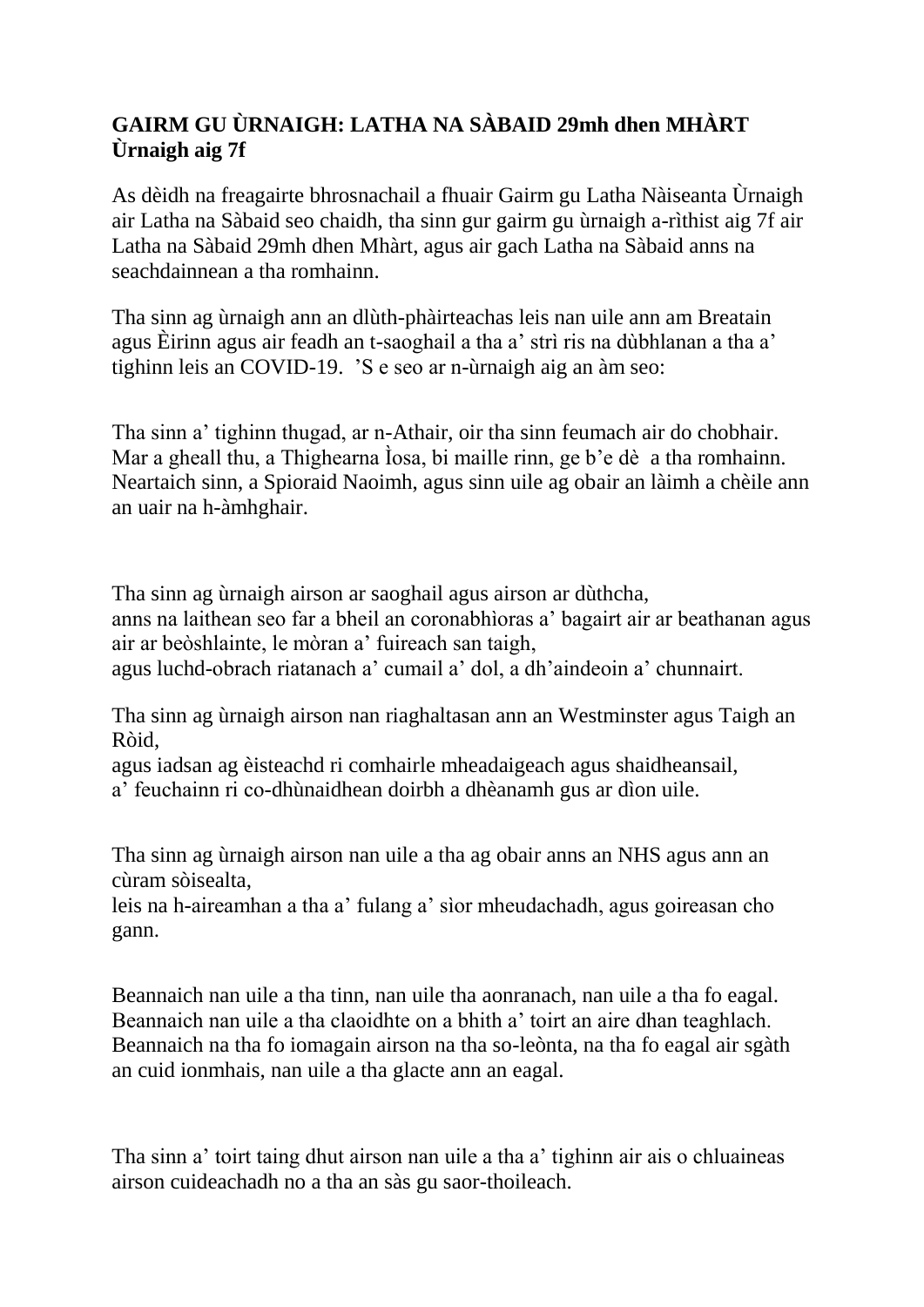Tha sinn a' toirt taing dhut airson nan uile a tha ag obair gus na goireasan riatanach a dhèanamh, gus a' bhanadach a lorg, gus cumail an conaltradh leis na tha iomallach, gus brosnachadh a thoirt do dhaoine eile aig an àm seo.

Dèan tròcair oirnn, a Thighearna. Tabhair dhuinn creideamh, dòchas agus gràdh, agus cluinn ar n-ùrnaighean.

Na rudan seo uile tha sinn ag ùrnaigh nad ainm agus air do sgàth. Amen.

Soidhnichte:

An Ceart Urramach Colin Sinclair, Moderàtor Àrd-Sheanadh Eaglais na h-Alba

Am Fìor Urramach Leo Cushley, Àrd-Easbaig Chill Rìmhinn agus Dùn Èideann

Am Fìor Urramach Mark Strange, Primus as leth Colaiste nan Easbaigean, Eaglais Easbaigeach na h-Alba

An t-Urramach John Fulton, Moderàtor, Eaglais Shaor Aonaichte na h-Alba

An t-Urramach David Pickering, Moderàtor, Eaglais Ath-Leasaichte Aonaichte (Alba) At-Urramach Martin Hodson, Àrd-Stiùiriche, Aonadh Baisteach na h-Alba

An t-Urramach Mark Slaney, Cathraiche Roinn-Dùthcha, Eaglais nam Methodach (Alba)

An t-Urramach May-Kane Logan, Cathraiche, Caidreachas Co-thionalach ann an Alba

Lt. Col. Carol Bailey, Rùnaire na h-Alba, Feachd na Slàinte

Adwao Bittle, Comann nan Caraidean (Cuagairean)

An t-Urramach Jim Ritchie, Àrd-Neach-Stiùiridh Roinn-Dùthcha, Eileanan Bhreatainn, Eaglais an Nàsaraich